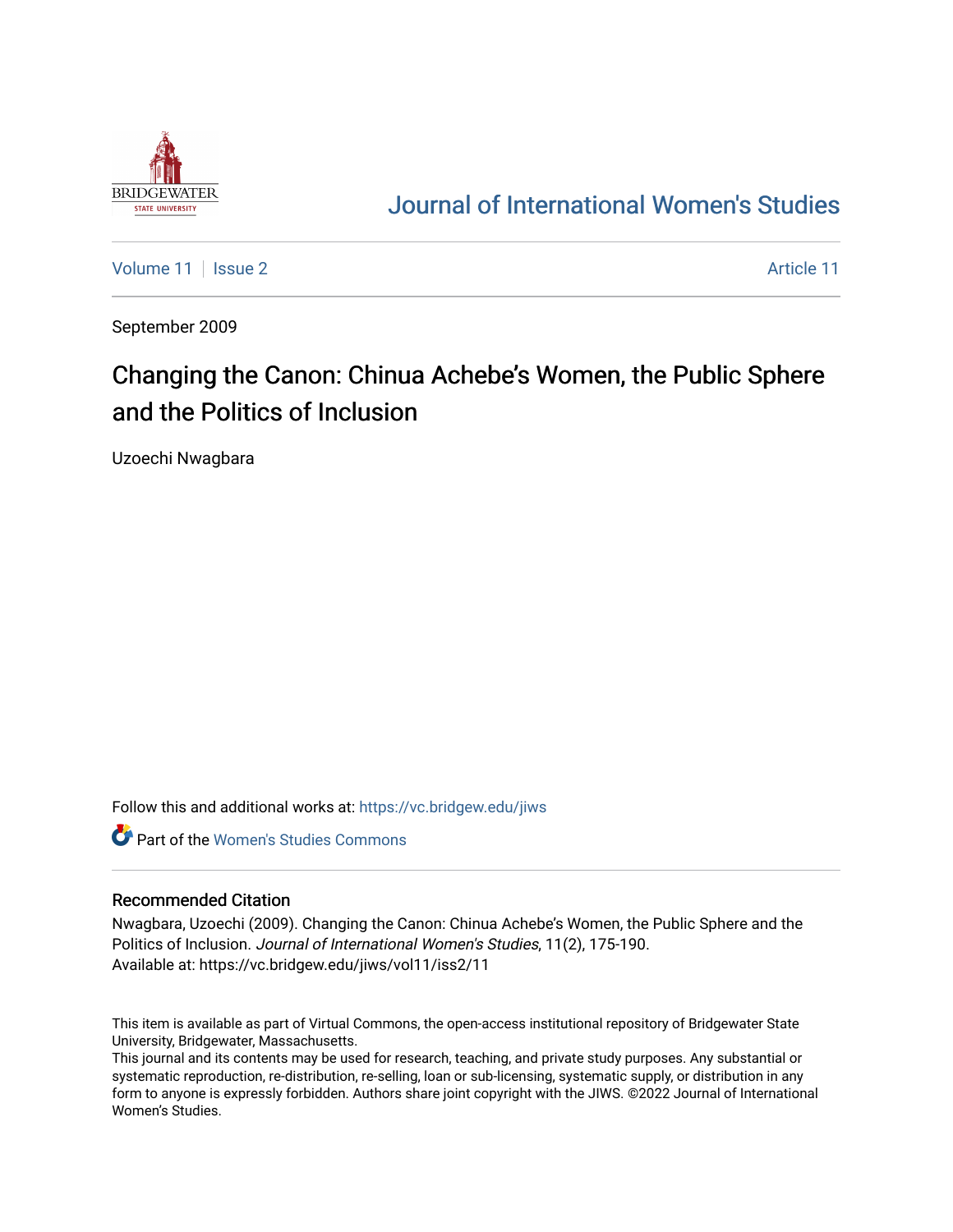### **Changing the Canon: Chinua Achebe's Women, the Public Sphere and the Politics of Inclusion**

By Uzoechi Nwagbara<sup>1</sup>

#### **Abstract**

This paper examines the subjugation of Nigerian women with regard to how their political marginalisation constricts the public sphere, the resource centre of public opinion, which strengthens the ideals of democracy and good governance. The political marginalisation of women in Nigeria is a rectilinear upshot of their low participation in government and politics necessitated by patriarchy. This patriarchal practice has animated the urgency of expanded public sphere as well as feminism, an ideological, aesthetic and cultural movement, steeped in agitating for the rights of women and expanding the frontiers of their participation in the political process. In the political novel *Anthills of the Savannah*, which is to be considered in this paper, Chinua Achebe has deftly refracted the rise of new Nigerian women, who are generation changers. Beatrice represents Achebe's new women; her portraiture in the novel interrogates postcolonial Nigerian politics of disempowerment, marginalisation, shrunken public sphere and gendered space that occlude good governance.

*Keywords*: Nigerian politics, women in public sphere, Habermas, Chinua Achebe

#### **Introduction**

''The dichotomy between the private and the public sphere is central to almost two centuries of feminist writing and political struggle; it is, ultimately, what the feminist movement is about.''

--- Carole Pateman, *Public and Private in Social Life*, 1980.

A major motif of postcolonial Nigerian state is the exploitation and marginalisation of women in politics. This system is sustained by the logic of patriarchy, male chauvinism, and gendered political mechanics, which undermine democratisation as well as undercut the expansion of the public sphere, a discursive space for democracy and good governance. In apprehending how the public sphere is narrowed in postcolonial Nigeria, it is crucial to understand the level of access women have in political participation. Political participation is an integral facet of the public sphere, a space for the institutionalisation of alternative views and discourses needed for inclusive politics. It is in this space that women, who are the bulk of the subaltern, in the Spivakean parlance, articulate ''their own scripts which envision alternative ways of ordering political, public and private life'' (Tripp 2000: 27). In ensuring this, literature is cardinal in the process of

<sup>&</sup>lt;sup>1</sup> Uzoechi Nwagbara is a freelance journalist, writer, poet and academic. He has published articles in various international journals. His book publication includes *Polluted Landscape* (2002) and *Ambivalent Voyage* – forthcoming. He is completing his doctoral research in Limkokwing University, London. Mr. Nwagbara is a member of Association for the Study of Literature and the Environment (ASLE) and European Association for the Study of Literature and the Environment (EASLE). He is adjunct lecturer at London College of Business and Management. Email: uzoechin@yahoo.com. Mailing Address: 93 Glimpsing Green, Erith, Kent, UK.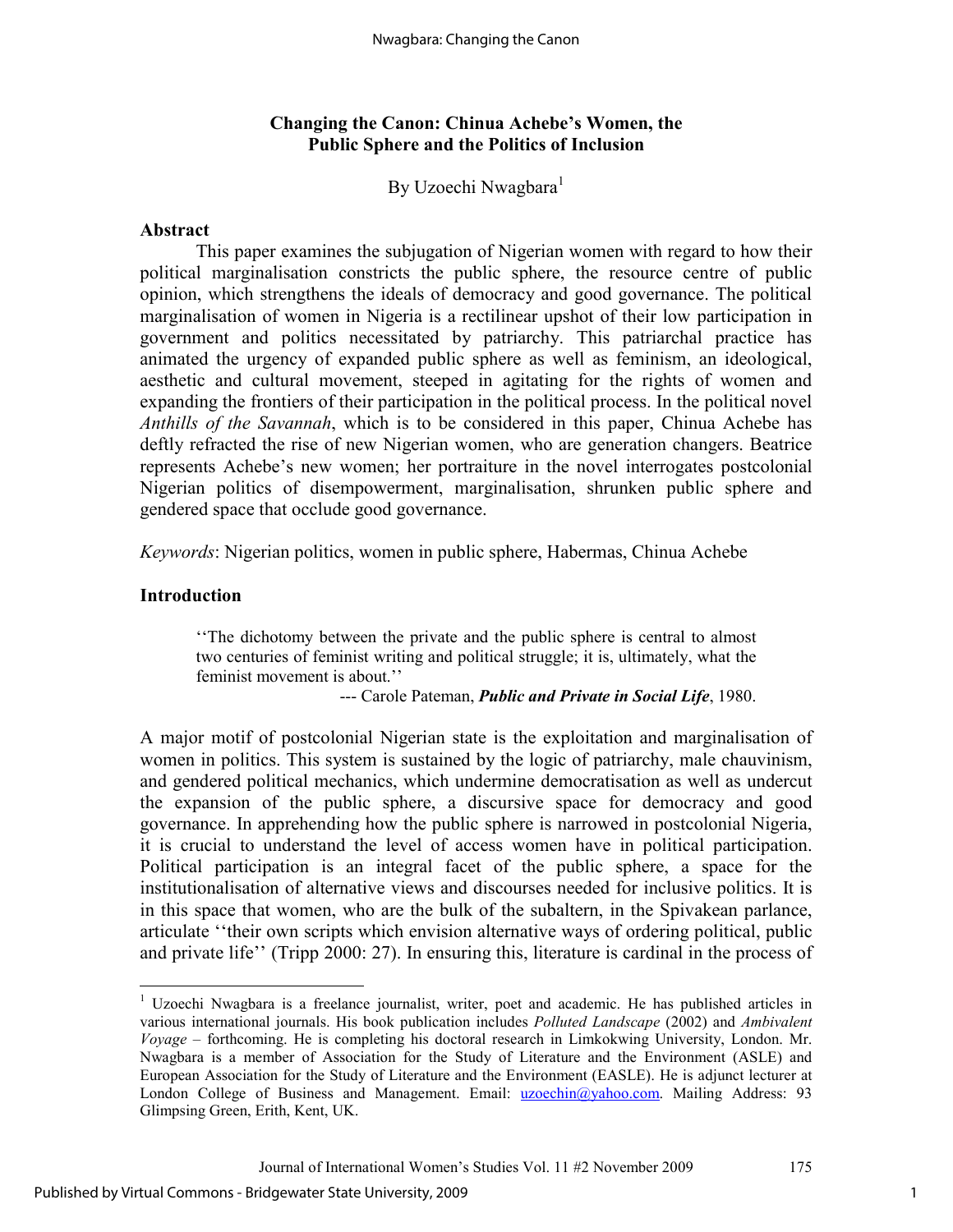deconstructing, rewriting, and reconstructing the political history of Nigerian women. This is so because Nigerian literature mediates between a ''bewildering amalgam of socio-political contingencies and economic realities'' (Kehinde 2008: 333) that beleaguer Nigeria and the search for an alternative order.

The dimension of power dissonance within Nigeria's socio-political and cultural turf following sexist political paradigm has left a balance sheet of androgynous lore and order, decline in the true worth of women and their indigenous institutions, marginalisation, underdevelopment, and shrunken public sphere. The contention put forward by Kunle Ajayi in his piece ''Gender Self-Endangering: The Sexist Issue in Nigerian Politics'', underpins sexist politics in Nigeria:

The Nigerian women have, since independence, been denied opportunities of assuming political leadership at all levels of governance in the nation's federal set-up. (2007:137)

As a result, feminist writing is informed by the need to break the patriarchal mould which contrives discriminatory political roles to Nigerian women by assigning negative stereotypes to them by men in order to hijack the public sphere. This is so because patriarchy shrinks the confines of the public sphere. Literature is therefore essential in reconfiguring Nigeria's political process; hence, ''… there is a direct relationship between literature and social institutions. The principal function of literature is to criticise these institutions and eventually bring about desirable changes in the society'' (Maduka 1981:11).

Within this rubric, Nigerian feminist writing considers literature as being central to the history of discourse and debates on womanhood and feminism (Marks and Courtivron 1989: 39; Decker 2004: 108). Nigerian feminist writers therefore see art (literature) as a role-reversing narrative, essentially contrived to deflect stereotypes, misrepresentation, and skewed knowledge about the true worth of women, particularly in politics. In this light, the significance of early feminist writers in Nigeria is a canonical revolution to transcend the tradition that shores up the rhetoric of female oppression and inhumanity. This attempt has paid off: it has widened the public sphere as well as deconstructed discourses in Nigerian literature, politics and philosophical thought. Thus,

The early novels of Flora Nwapa, *Efuru* (1966) and Buchi Emecheta's *Second Class Citizens* (1975) and *The Bride Price* (1976) are replete with stories of the Subjugation of women and their maltreatment … These Novels placed women in conflict of sorts and showed how they resolved their various dilemma.

(Chukwuma 2007:135)

In women's struggle for self-fulfilment, Nigerian writers (feminists) have reconfigured womanhood, prioritising female individualism and empowerment – thereby subverting the seeming powerlessness of women to political authority. By extrapolation, they have upturned the saliency of women transformation of the public sphere through literary production that engages with this reality. The diachronic transformation of Achebe's women, from victims of a society regulated by patriarchal cultural norms and values (Fonchingong 2006: 137) to independent, political conscious and self-assertive women as we se in Beatrice, instantiates Achebe's political and literary commitment to use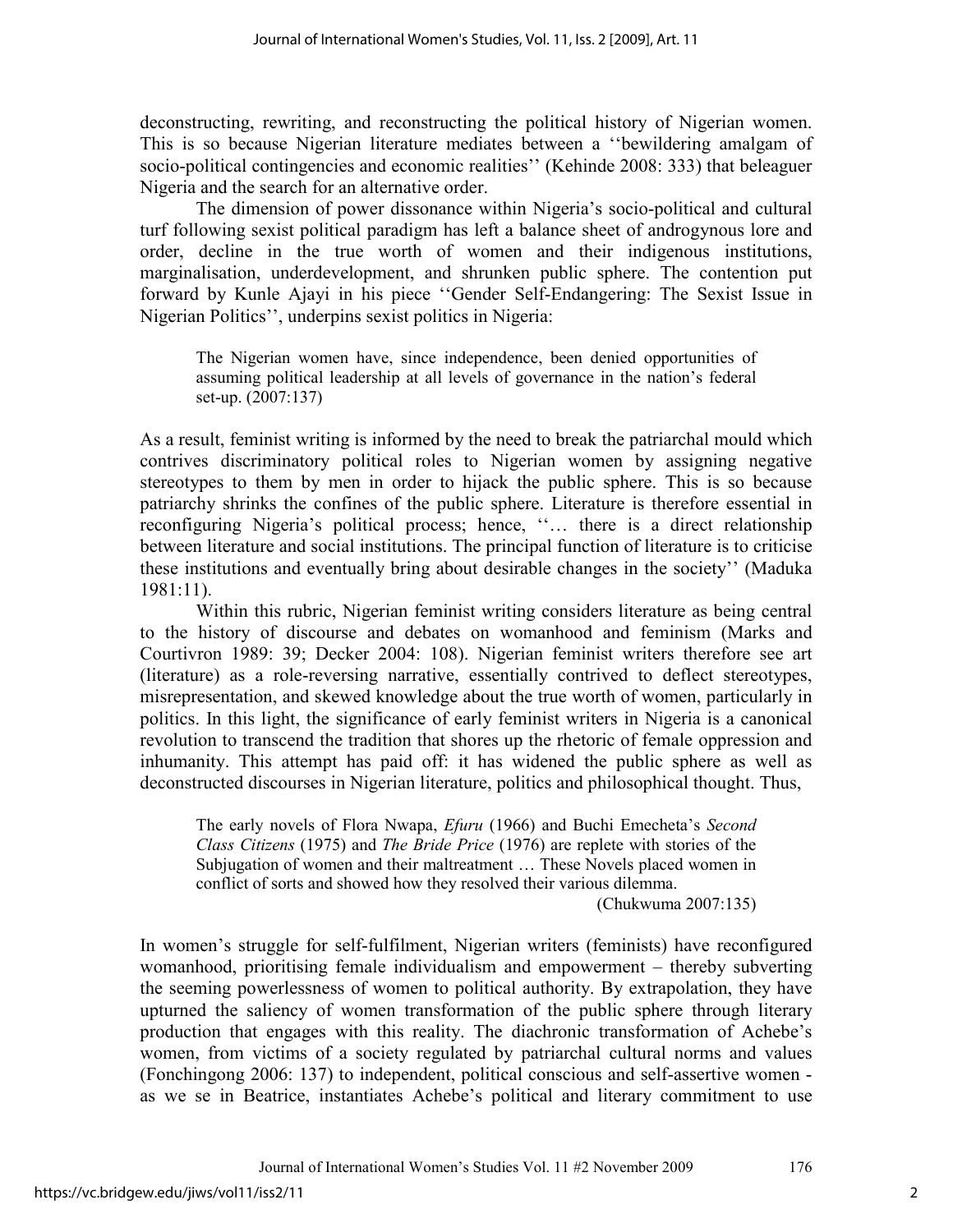women empowerment as a conduit for the expansion of the public sphere for inclusive governance.

Following in the footsteps of early feminist writers in Nigeria, Chinua Achebe has engaged with Nigeria's *modus operandi* of governance as well as the expansion of its public sphere for the consolidation of democratic ideals through feminist aesthetics. Achebe's aesthetic preoccupation with the expansion of the public sphere and good governance finds resonance in the craft of *Anthills of the Savannah*, where he modifies his previous idea of women – thereby seeing them as political actors and people with a voice capable of changing gender relations through participation in the business of the public sphere.

As far as gender is concerned, Achebe's use of Beatrice and her role in the novel to ingratiate himself with leftist feminists is quite transparent, and the measure of his success is feminists' frequent citation of *Anthills of the Savannah* as a work informed by a progressive attitude towards gender relations, in contrast to his earlier works which they see as suffused with patriarchal subjugation of women. (Owomoyela 2002: 4)

In connection with the above, the sinew of Achebe's paradigmatic shift is moored in feminising his aesthetics for democratised public sphere and the formation of a modern ''counterpublic'', which will vouchsafe participatory democracy and good governance. Achebe's aesthetic preoccupation dovetails with Ania Loomba's in her *Colonialism/Postcolonialism*, where she argues that postcolonial women's position in the postcolonial experience is an unbroken imaginings of the disparate levels and paradigms of liberation; a method of ''re-writing indigenous history, appropriating postcolonial symbols and mythologies, and amplifying where possible, the voice of women'' (2005: 191).

For Achebe, liberating Nigerian women from ''the peripheral, tangential role of passive victim of masculine-based cultural universe'' (Mezu 1994:27-28), is a function of literature, hence, ''Literary works serve as a means by which the predicaments of women … can be represented and condemned'' (Kehinde 2006: 170) thereby calling for change. Put simply, the production of Achebean feminist narrative resonates with interrogating Nigeria's overarching, patriarchal dominance of women in politics, which negates the expansion of the public sphere. By allowing women's voice to be heard in the deafening clatter of male universe (the public sphere) Achebe has redefined the very language of their identity and political participation.

#### **Theoretical Clarification**

The theoretical framework of this study is predicated upon Nancy Fraser's revisionist study of Jurgen Habermas' theory of the public sphere, a realm ''made up of private people gathered together as a public and articulating the needs of society with the state'' (Habermas 1991: 176). Jurgen Habermas's seminal work, *The Structural Transformation of the Public Sphere*: *an Inquiry into a Category of Bourgeois Society*  (1962) has attracted widespread attention in recent debates concerning the interface between the public and the private spheres. In the line of thought of the cultural theorist, Habermas, the book questions the status of public opinion in the exercise of representative democracy and governance. Although, originally used to gauge the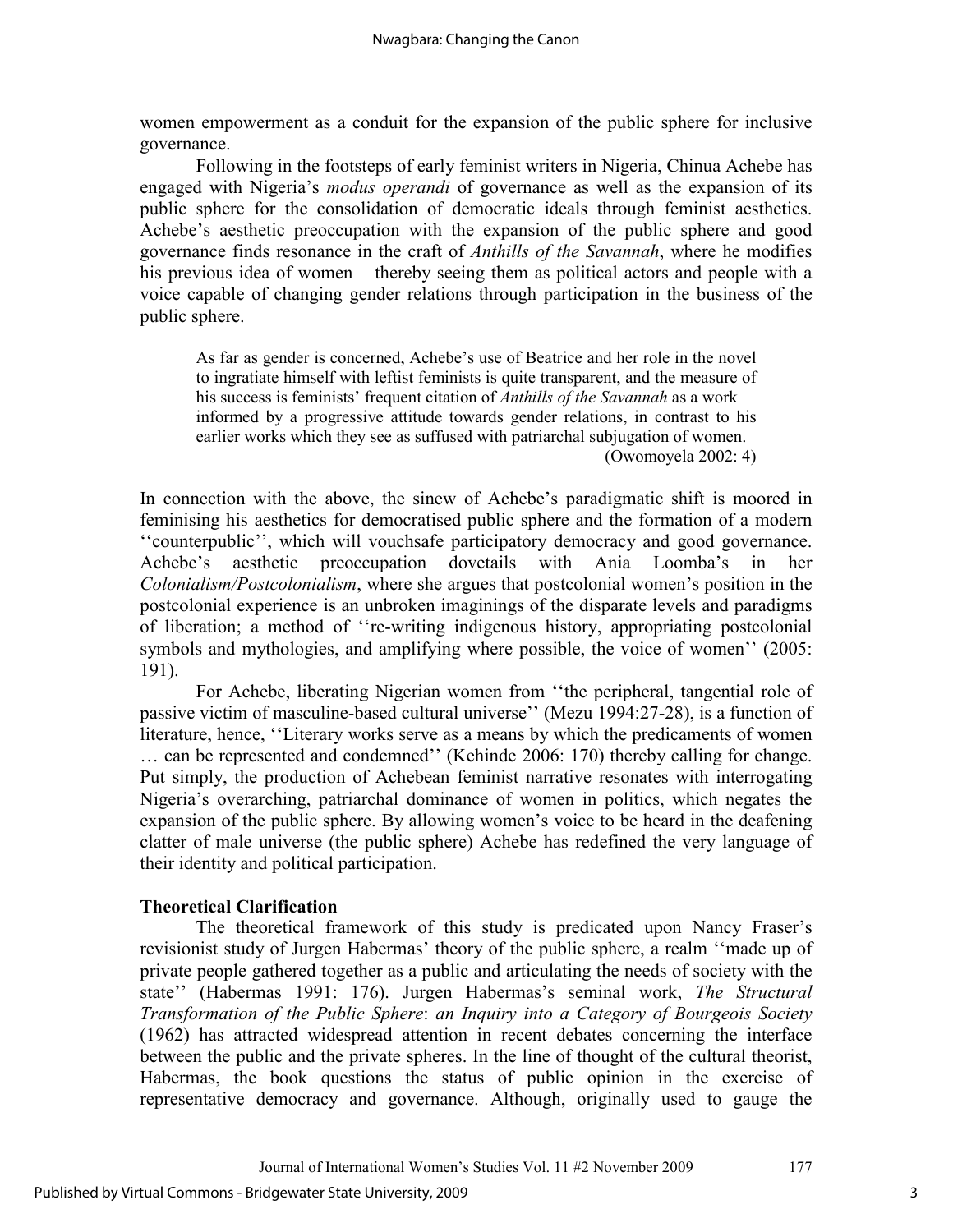heartbeat of broadened public opinion as it affected the public sphere in Western Europe, the concept, the public sphere, has been appropriated by societies the world over how to deal with their disparate situations regarding expanding debates that bring about democratic changes. For Hauser, the public sphere is ''a discursive space in which individuals and groups congregate to discuss matters of mutual interest and, where possible, to reach a common judgement'' (1999:117). In the thinking of Nancy Fraser, it is basically ''a site for the production and circulation of discourses that can in principle be critical of the state'' (1990: 57). In addition, Asen in his ''Toward a Normative Conception of Difference in Public Deliberation'', considers it as ''a realm of social life in which public opinion can be formed'' (1999: 125). Through the book, Habermas made an inroad into the belt of historical-sociological exploration of the making, efflorescence and demise of the ''bourgeois public sphere'' – his term, which was seen in the past as being based on rational-critical debate, and was in effect imaginary and exclusive of the masses (especially the women) in political participation.

In furtherance of this, in *Rethinking the Public Sphere*, Fraser offers some illuminating revisionism of Habermas' historico-sociological description of the public sphere. The corollary of Fraser's critique of Habermas' public sphere is: the public sphere was originally tainted with exclusivity and hegemony, given the Habermasian canon. In contrast to Habermas' contention on disregard of ''status altogether'' (1991: 36) and exclusivity, Fraser has argued that the bourgeois public sphere discriminated against the women and those at the lower rung of the socio-economic and political ladder. The exclusion of the marginalised (women) from the universal public sphere gave rise to Fraser's "subaltern counterpublic" or "counterpublics". The revisionist approach Nancy Fraser proffers resonates with feminist aesthetics and discourses, which stand as ''counterpublic'' to popular public debates and discourses (Benhabib 1992:89) that limit political participation of women, especially in Nigeria, where they are the worst hit. The silent feministic revolution enacted by Achebe's women is a systematic advancement of democratic project in Nigeria, where the masses, especially women are politically imperilled:

If women, who constitute at least 50% of the total population, should bear any burden, it can only be reasonably expected that the rest of the society will have to either directly or indirectly bear part of the burden.

(Olayinka 2006: iv)

Feminist ideologues and thinkers, particularly Carole Pateman, claim that the revisionist approach enunciated by Nancy Fraser enhances women's appropriation of the hegemonic power structure, which was *prima facie* patriarchal – thereby limiting their level of political participation because it is a system from the fraternal brothers (Caha 2005: 10).

Against this backdrop, feminist thinkers and writers have couched their writing in ideo-aesthetic credo that haul salvoes against the hegemonic imperatives ushered in by patriarchy – by breaking the barriers between the private and public spheres, which is arguably the groundwork of modern political thought and practice. Nigerian feminist writing, which includes Chinua Achebe's later novels, is modelled upon literary works and ideas that emphasise the need for women to challenge the limitations posed by public-private dichotomy, insisting that it is largely a patriarchal, chauvinistic culture. Therefore, such literature in the thinking of Achebe should accentuate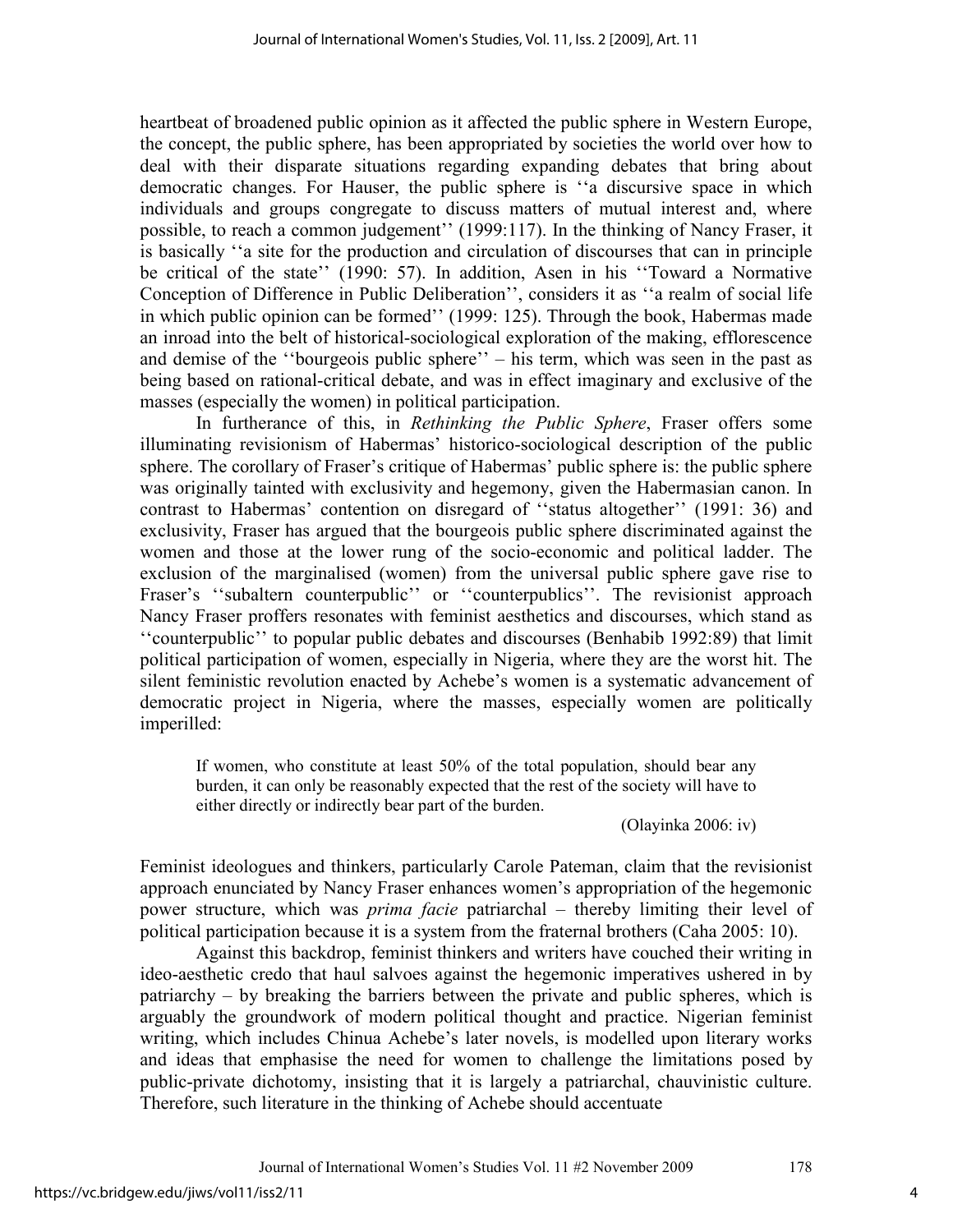Parallel discursive arenas where members of subordinated social groups invent and articulate counterdiscourses to formulate oppositional interpretations of their identities, interests, and needs.

(Fraser 1990: 67)

Interestingly, one of the integral ''discursive arenas'' of the Fraserean ''subaltern counterpublic'' is literature; it is an institution that could be used to challenge stereotyped beliefs and system.

#### **Iconoclasts of Phallocentric Walls: Chinua Achebe's Women and Change**

In feminist aesthetics, literature could be used to subvert phallocentric views of women as inferior and apolitical; it could also be used to interrogate anti-public-sphere mode of governance – as seen in *Anthills of the Savannah*, where Achebe pillories the authoritarian regime of Sam (His Excellency), the despot of Kangan. Kangan is an imaginary militarised West African state a – simulacrum of Nigeria. Beatrice's remark about Sam's detachment from the masses as a result of shrunken public sphere, illustrates the abysmal hiatus between the masses and the powers that be; it also eviscerates the malaise made of the Nigerian polity through impervious political leadership:

In the early days of his coming to power I had gone fairly often to the Palace with Chris and sometimes Chris and Ikem. But then things had changed quite dramatically after about one year and now apart from viewing him virtually every night on television news I had not actually set eyes on him nor had any kind of direct contact for well over a year.

 $(70-71)$ 

It could be gleaned *a priori* from the above excerpt that Sam loathes oppositional views and ''counterpublic'', to borrow Fraser's term. Sam's statement shows his unwillingness to engage with the masses whose interests do no matter in the political and decisionmaking process of Kangan. It is against Nigeria's oppressive political arrangement in which the women are the most hit that Achebe's women seek to change the political landscape of their world.

In appropriating ''the will to change'' (Mezu 1994: 217) the patriarchal, political landscape of Nigeria, Achebe's women have continued to demonstrate this penchant by becoming increasingly aware of their political rights as illustrated in Achebe's later works since the publication of his artistic primer, *Things Fall Apart* (1958). A perfunctory reading of Achebe's women in his earlier fiction paints a picture of a diachronic development. Such reading, starting from his debut novel, *Things Fall Apart* to the last one, *Anthills of the Savannah* (1987), essentialises his commitment to incorporate the female principle – thereby invoking his ideological and artistic commitment to contribute to wider debate about bettering the leadership miasma of postcolonial Nigeria, and Africa by extension. This approach is in tandem with Ngugi's position that ''every literature is a commitment to a specific political ideology, and every writer is a writer in politics'' (Ngugi 1981: xii). The portraiture of women in *Things Fall Apart*, gauges the heartbeat of a nation embroiled in machismo politics and sexist culture: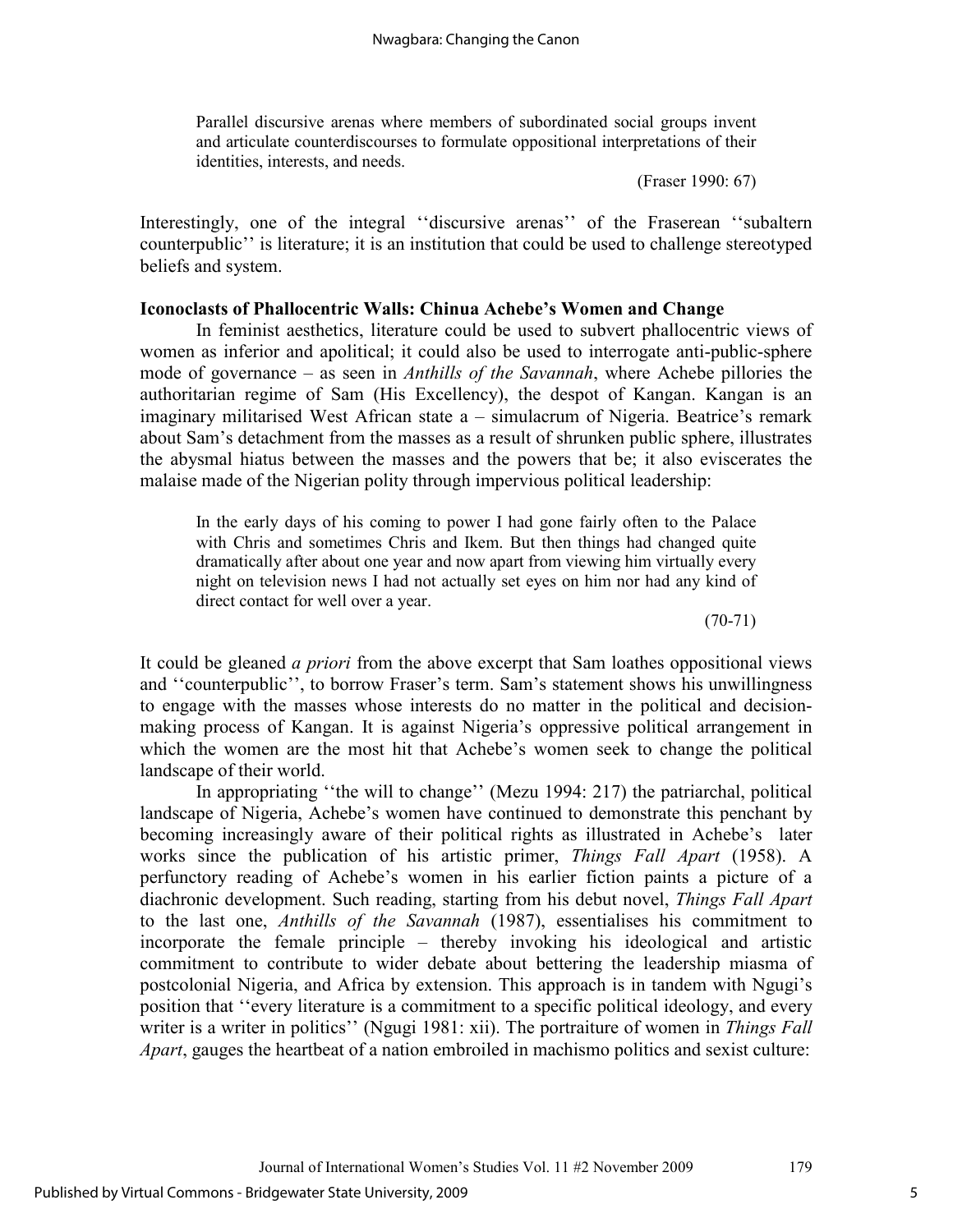It was clear from the way the crowd stood or sat that the ceremony was for men. There were many women, but they looked on from the fringe like outsiders.

(85)

In his sophomore novel, *No Longer at Ease* (1963), Achebe offers a modification of his female characters, which culminates in Clara, Obi Okonkwo's fiance, who is seen as being self-assertive and daring. Unlike the image of women relayed in *Thing Fall Apart* who are docile and submissive and unthinking, Clara gets an abortion following Obi Okonkwo's refusal to marry her. Although she fades away in the novel, but Achebe presents to us the image of a changing group, who had been at the lower rung of the societal ladder. In his third novel, *A Man of the People* (1966), Achebe refracts a more commendable characterisation of women. In the novel, we see Chief Nanga's wife, who is disenchanted with her husband's extramarital activities, especially regarding his intending marriage to Edna.

However, Achebe's paradigm shift in his refraction of womanhood culminates in the creation of Beatrice, one of the protagonists of *Anthills of the Savannah* – the true spirit and heart of the novel – and a quintessence of Achebe's radical thinking on the political roles of women in postcolonial Nigeria (Africa). She is the blood, mind and voice of Achebe's new women (Owusu 1991: 468). The portraiture of Beatrice finds expression in Achebe's preoccupation with creating new women, who will be part of Africa's (Nigeria's) transformation process.

Achebe's new women are in contradiction with the fabled good women, who were being kept

in reserve until the ultimate crisis arrives and the waist is broken and hung over the fire, and the palm bears the fruit at the tail of its leaf. Then as the world crashes around Man's ears, woman in her supremacy will descend and sweep the shards.

(98)

In addition, Achebe's new women challenge the rationale behind public-private dichotomy – a phallocentric wall, which impinges on their contribution to politics and the public sphere, ''an institutionalised arena of discursive interaction'' (Fraser 1992: 110). Beatrice's stance on the political architectonics of Kangan, where *Anthills of the Savannah* is set, is crucial in understanding women empowerment through the expansion of the public sphere. For Beatrice, in order to overturn public-private dichotomy thesis for more inclusive politics, the Kangan (Nigerian) women should resist ''being pushed or tempted into accepting subservient or degrading or decorative roles'' (Evans 1987: 134) in politics. Therefore, women in her view should be active participants in the drama of political and social change. It is only through women's active political participation and representation that the public sphere could be widened for policies that could help galvanise sustainable democratic culture and good governance. Although in the fictive realm, through the political pragmatism of Beatrice, ''Achebe believes that the time is now, for the new nation of Africa, to invoke the female principle'' (Ojinmah 1990: 103), which ultimately challenges public-private dichotomy by considering every individual as a part of the public and a partaker in economic, social, and political actions (Sen 1999: 19).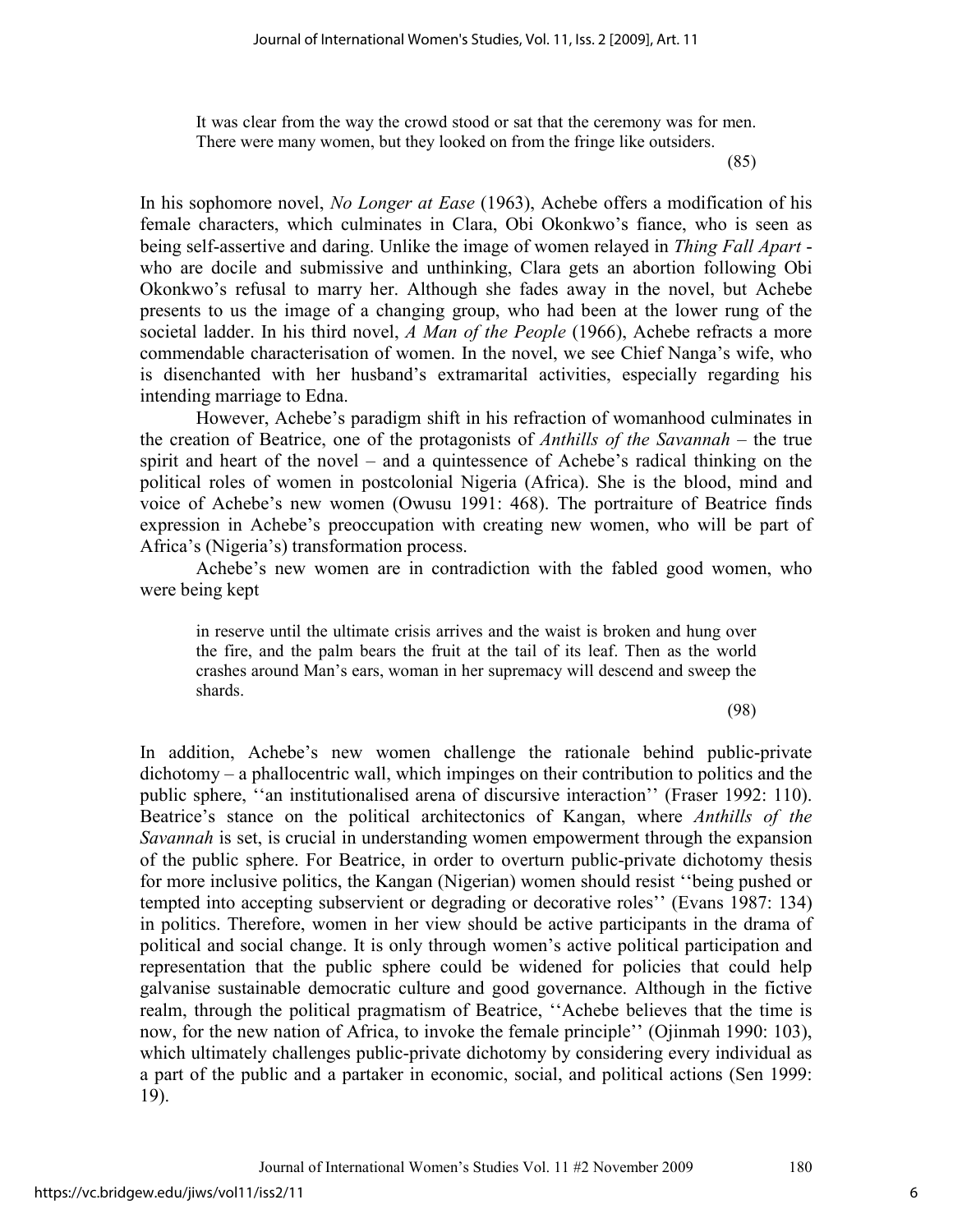Achebe's new women negate the Negritudinal space that made them court of last resort (92): there voices were never heard unless all alternatives had been explored; hence, the Negritudinal universe sustained patriarchal regimen and was moored to men's world. The voice that echoes in such gendered, asphyxiating landscape calibrates phallic tyranny and shrunken public sphere. It is to this end that Achebe reasons that the political failure of postcolonial Nigeria is largely lack of expansion of the Habermasian public space – by not incorporating the views of the politically marooned. In *Anthills of the Savannah*, Achebe traces the malaise of the nation as well as the contracted public sphere to ''the failure of our rulers to establish vital links with the poor and the dispossessed of the country, with the bruised heart that throbs painfully at the core of the nation's being'' (141). In putting the Kangan social space in context, it is appreciable that the Kangan women are walled off from the political apparatus in His Excellency's government. In circumventing the patriarchal universe that impinges on women's rise from private to public sphere, Beatrice says,

But the way I see it is that giving women the same role which traditional society gave them of intervening only when everything else has failed is not enough, you know, like the women in the Sembene film who pick up the spears abandoned by their defeated menfolk. It is not enough that women should be the court of last resort because the last resort is a damn sight too far and too late!

(91-92)

Thus, as long as politics does not consider everybody's opinion in shaping public policies and governance, Beatrice argues that the human society will be continually embroiled in ''failed'' mode of governance and inept political leadership.

Furthermore, Achebe's new women contain that the interface between the private and the public sphere should be taken as a nexus for critical inquiry and contestation in the overall struggle for women empowerment, particularly in politics. Thus, they argue that while the democratisation project in Nigeria emphasises participatory governance as well as widened public space for democratic deliberation, it remains to be seen if these are not mere sloganeering; hence, women are not adequately represented in the public space. The lopsided Nigerian political structure that relegates women to the background is a case in point, even as Nigeria preaches sustainable democracy after almost five decades of her political independence. The ratio of men to women as regards political representation in Nigeria is abysmally low; this logically impacts on the inclusive nature of her democracy. As Edward Said contends in his *Beginnings: Intentions and Method*, ''You have to step outside the novel, the play, for the larger truth'' (1975: 25). Literature aside, the larger truth that Said's statement adumbrates is the postcolonial Nigerian state, which is replete with horrid tales of politics of disempowerment, especially the women in the wake of sexist politics and ''patriarchal superintendence that suffocates the women out of any meaningful existence'' (Nyamndi 2004: 220).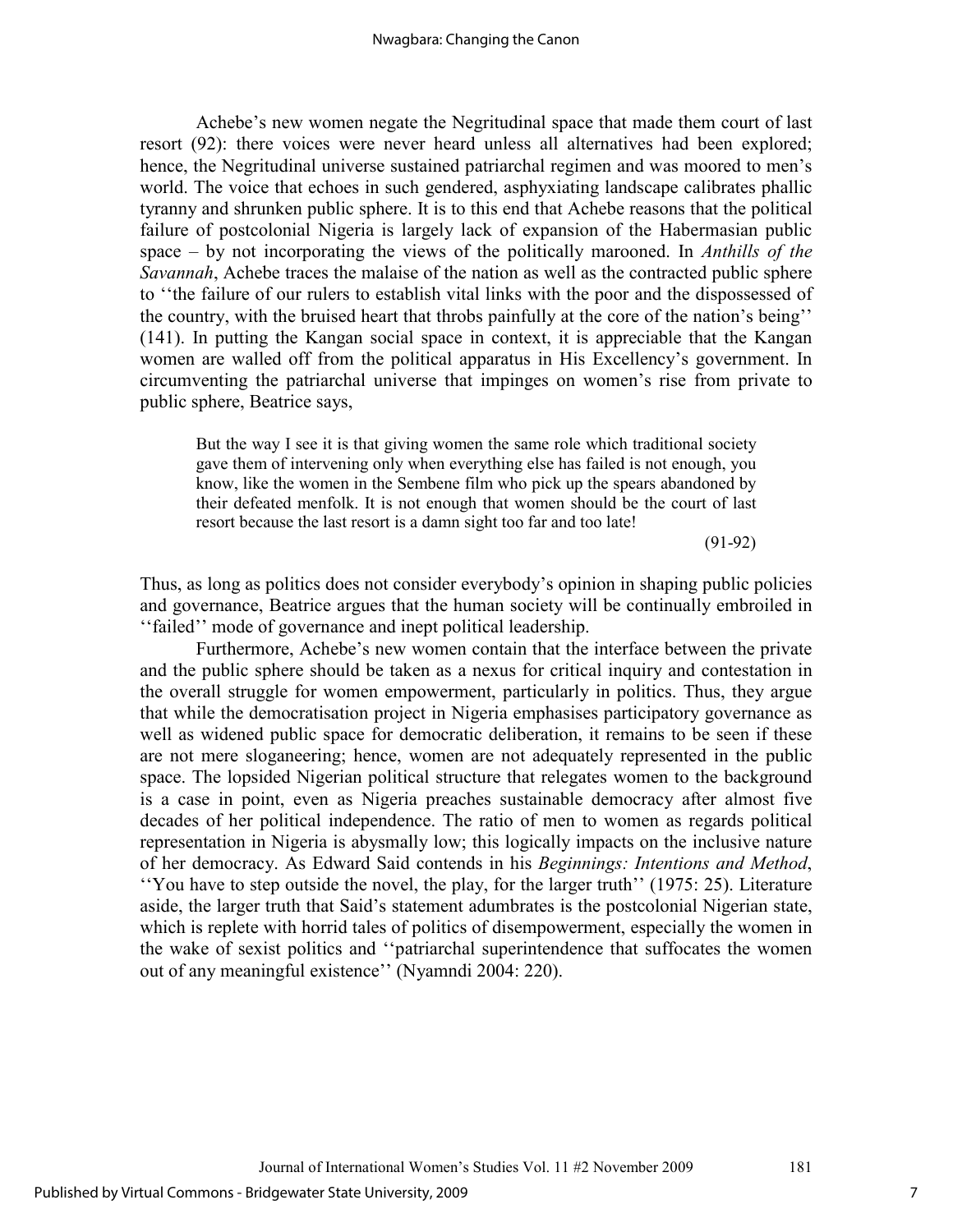However, Achebe sees the new women symbolised by Beatrice turning

What were formerly perceived as the private troubles of women into public issues. They have shown how women's personal troubles in the private sphere are in fact issues constituted by the gender inequality of the social structure. (Oyewumi 2002: 2)

Beatrice's musing here prefigures Nigeria's sexist politics and leadership failure, which needs to be overturned:

For weeks and months after I had definitely taken on the challenge of bringing together as many broken pieces of this tragic history as I could lay my hands on I still could not find a way to begin. Anything I tried to put down sounded wrong – either too abrupt, too indelicate or too obvious – to my middle ear.

(82)

In changing the bitter history of women – which Achebe calls ''tragic history'' through Beatrice, Elizabeth Fox-Genovese in her easy ''Placing Women's History in History'', reasons that feminist consciousness places women at the centre of history by recognising their peculiar role in the structuring of history and political process (1982: 29). This attempt is what Beatrice sees as ''pulling up one of those spears thrust into the ground by the men in their hour of defeat and left there in the circle of their last dance'' (83).

The inability of the political elite to incorporate feminist principle in their political thought and practice is largely part of the *raison d'être* for shrunken public sphere and ''failed state'' status of most African nations, especially Nigeria. In congruence with this line of thought, Beatrice reasons that for her to chart a new course for the political roles of women in Kangan politics, she has to address it from a chauvinistic point of view, hence, patriarchy is a system fashioned out of a grand design to trample on women. We see this in her opinion of Ikem's political idea about women:

I pointed this out to him jokingly as a sure sign of his chauvinism… In the last couple of years we have argued a lot about what I have called the chink in his armoury of brilliant and original ideas. I tell him he has no clear role for women in his political thinking.

(91)

For Beatrice, the new women should take political participation as a chauvinistic activity through which their maligned essence in the society could be overturned.

Even though the whole actions in the last chapter of *Anthills of the Savannah* adumbrate the denouement of the plot – which is largely the rise of Achebe's new (real) women, the christening of Elewa's daughter, AMAECHINA: *May-the-path-never-close* by Beatrice is the culmination of this fact:

Beatrice had decided on a sudden inspiration to hold a namimg ceremony in her flat for Elewa's baby-girl. She did not intend a traditional ceremony. Indeed except in the name only she did not intend ceremony of any kind.

(217)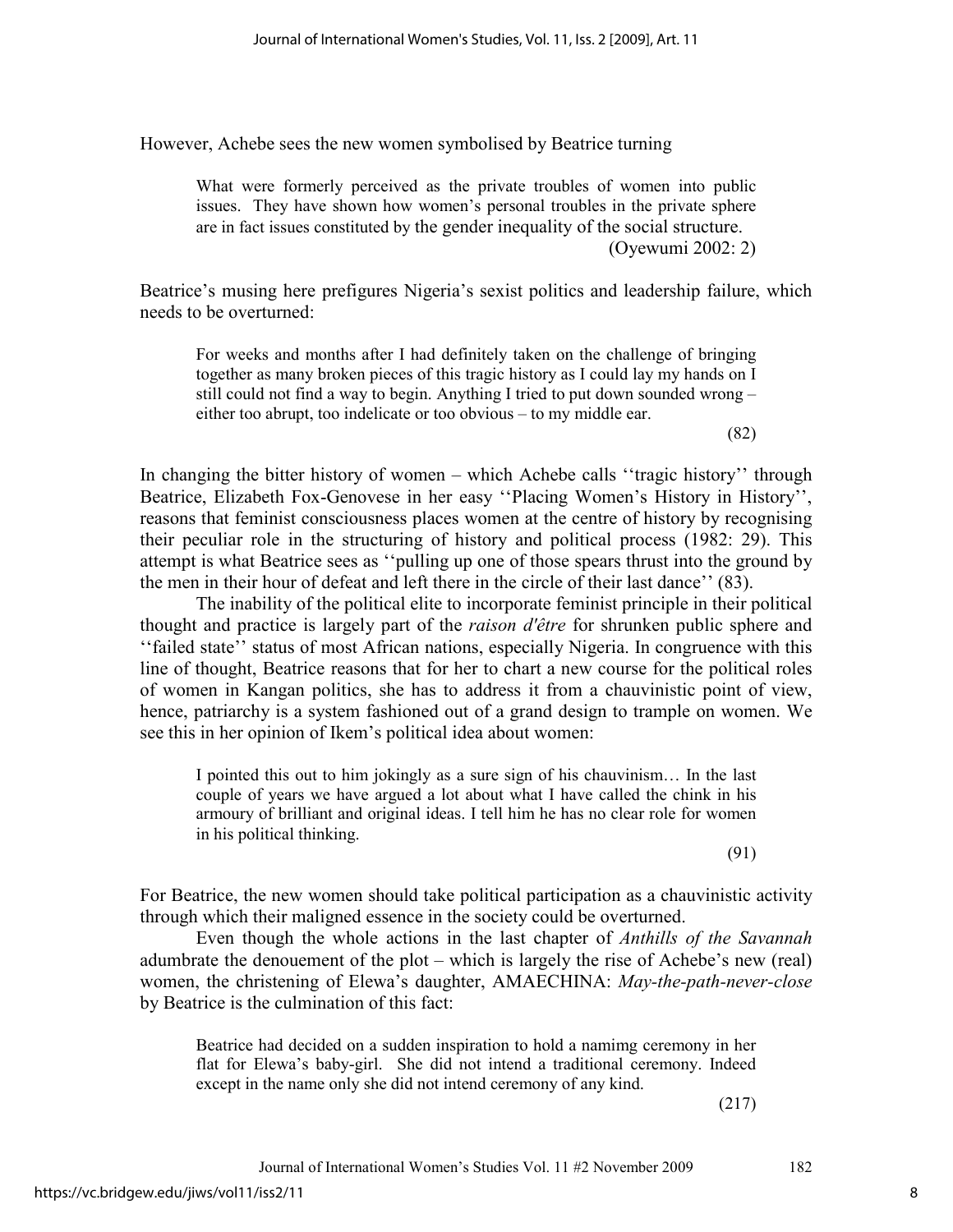The context of the above snippet dovetails with the rise of the ''subaltern''; it also provides an alternative perspective in the novel, which is arguably anchored in Achebe's incorporation of feminist philosophy in resolving the political crises in Nigeria. The significance of the above expression inheres in what Onyemaechi Udumukwu calls ''double reversal'' (2007b: 323) of history: first, a boy's name is given to a girl; second, the ceremony is performed by a woman – a grand sacrilege in the portraiture of Achebe's earlier women. In fleshing out the subtext of this ceremony, Udumukwu argues that

By presiding over the naming ceremony Beatrice breaks protocol. This is because she performs a role that is traditionally preserved for a male who is also an elder. (323b)

It is therefore important to note here that the ceremony is a clarion call for the democratisation of Nigeria's public space, which finds expression in transformed public sphere. Beatrice's response, ''All of us'' (225) to the question why she had to name the baby ensconces Achebe's ideo-aesthetic commitment to use women empowerment to highlight the need for expanded public sphere and participatory government in postcolonial Nigeria. The trope of ''all of us'' throws up picturesquely women's involvement and importance in the political process.

### **Toward a Transformed Public Sphere: Beatrice as Achebe's Prototype Woman for Expanded Public Sphere and Good Governance**

Achebe's *Anthills of the Savannah*, is a postcolonial novel set in Kangan, where Sam, the military Head of State, has come to power via coup d'état and ''without any preparation for political leadership'' (12). The public sphere of Kangan is enmeshed in ''dilemmatic space'', no communication between the state and the masses. In this space, the political class has brazenly embarked on the ''privatisation of the public sphere'', to allude Claude Ake's famous words. The intensely stratified social hierarchy in Kangan's socio-political space following Sam's power drunkenness constitutes conflicts and tension in the polity. To this end, the masses are not heard regarding how to move Kangan forward politically. The socio-political imbalance created by this form of class attrition shrinks the public sphere and reverberates with Achebe's meditation on the matter with Nigeria: ''the trouble with Nigeria is simply and squarely a failure of (political) leadership'' (1980: 1), my parenthesis. In the words of Emmanuel Ngara, Kangan's political and socio-economic milieu has rendered the downtrodden ''either pushed to periphery or relegated to oblivion'' (1990: 122) thereby shrinking the Habermasian public sphere that rather resounds with the incorporation of the people's view in the political process.

The story of *Anthills of the Savannah* is principally relayed by three people: Beatrice, Ikem and Chris. The novel refracts military dictatorship and usurpation of power by the political class to the detriment of the masses in Kangan (fictionalised Nigerian state). In his *Chinua Achebe: New Perspectives*, Umelo Ojinmah says that in the novel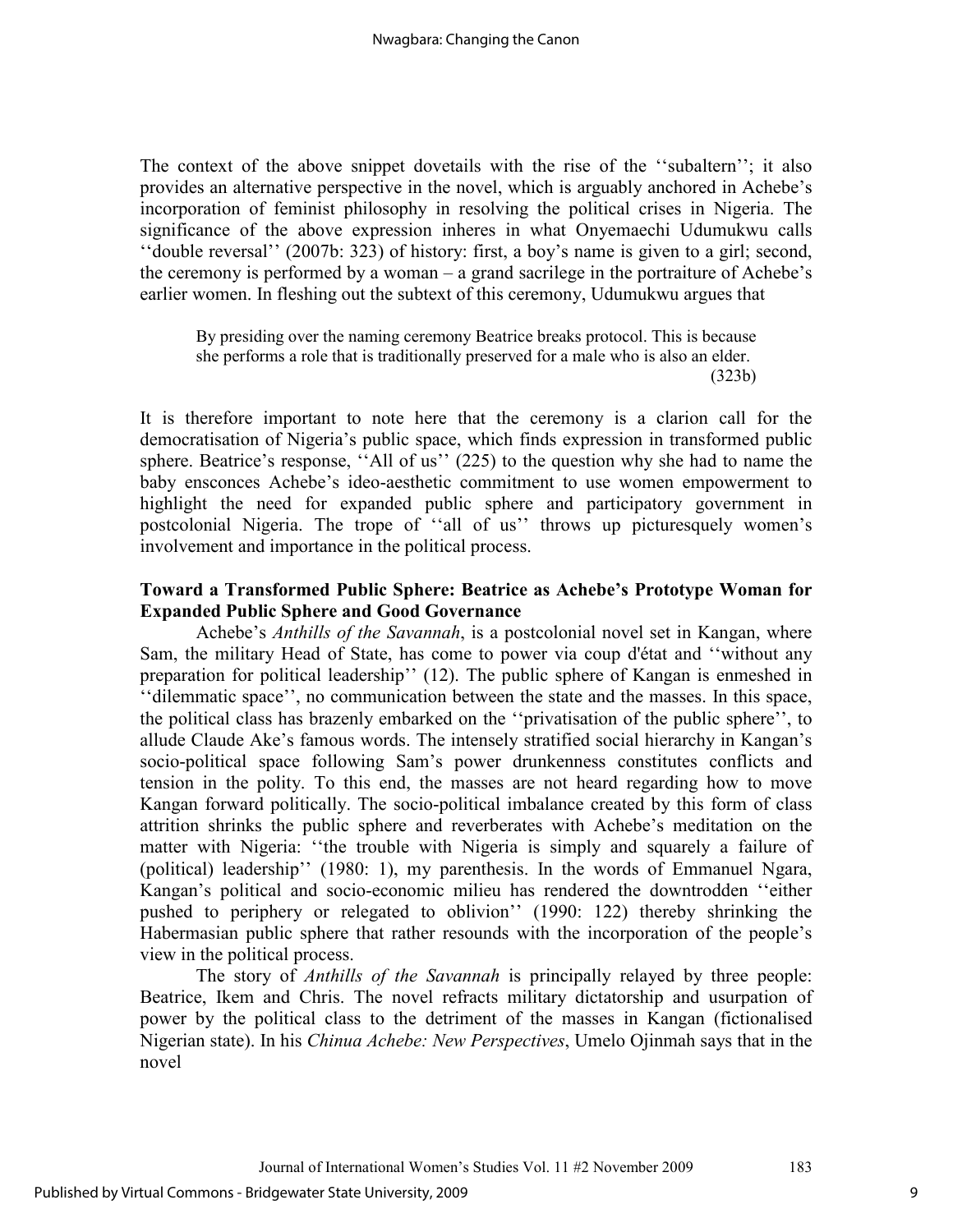Achebe presents various perspectives on the problems of contemporary African nations, represented by Kangan, through the multiple narrative voices fluctuating between the first-person point of view (Chris and Ikem), and the third-person limited point of view.

(85)

In the universe of this novel, the Head of State, Sam (His Excellency) is an absolute ruler, who is completely averse to constructive criticism, wholesome dialogue and public opinion for democratic governance. Sam's apathy to public opinion, a correlate of public sphere, is atrophied in the cosmos of Chinua Achebe's *Anthills of the Savannah*. The shrunken public sphere in the novel – made possible by lack of communication and dialogue between the people and the state is painted in a bold relief in this brusque statement by Sam in the first page of the novel: ''I will not go to Abazon. Finish! *Kabisa*! Any other business?'' (1). Sam's statement negates the ideals of Fraserean ''counterpublic'' thesis, hence, he does not want to listen the opinion of the people of Abazon province, a place made comatose by drought. Therefore, Sam's statement also challenges such notions as ethical conduct, tolerance for opposition and the use of power for the benefit of all in society (Ojinmah 1991: 61).

Moreover, another illustration of Kangan's shrunken public sphere finds expression in the nature of the editorialising that Ikem Osodi, the editor of *The Gazette*, the state controlled newspaper, does. In order to reduce the level of the people's participation in the political process, Sam, the ''President-for-life'', censors the contents of the paper through Chris Oriko, the commissioner for information – making sure that alternative vies and opinions are stifled. In this space, the views of the people, especially intellectuals, who are supposed to lead the way, are made prostrate via the draconian regime of Sam. However, in the narrative, Achebe's depiction of Beatrice shows that she is created to symbolise the proverbial anthill that survives to tell the tale of the drought. The drought here is emblematic of His Excellency's dictatorship. Achebe's artistic predilection is couched in the way Beatrice questions the validity of Kangan government, which she sees as discriminatory of alternative views and people's political preferences.

In her illuminating book, *World, Class, Women*, Robin Goodman states:

It is possible still to identify survival itself with the future of the public sphere and, as women are the hardest hit by such structural adjustment policies, to identify the future of the public sphere itself as dependent upon the direction of feminism.

 $(2004:5)$ 

In this context, Goodman's statement is understood to mean that the expansion or transformation of the public sphere as well as the future of the marginalised in the political arrangement is essentially reliant on feminism.The statement above foregrounds the Habermasian rider that takes into account the structural modification of the public sphere, a development from the bourgeois public sphere, which reinforces the normative universalising of patriarchy to ''differentiated'', marginal public sphere, created by feminist discourse and aesthetics.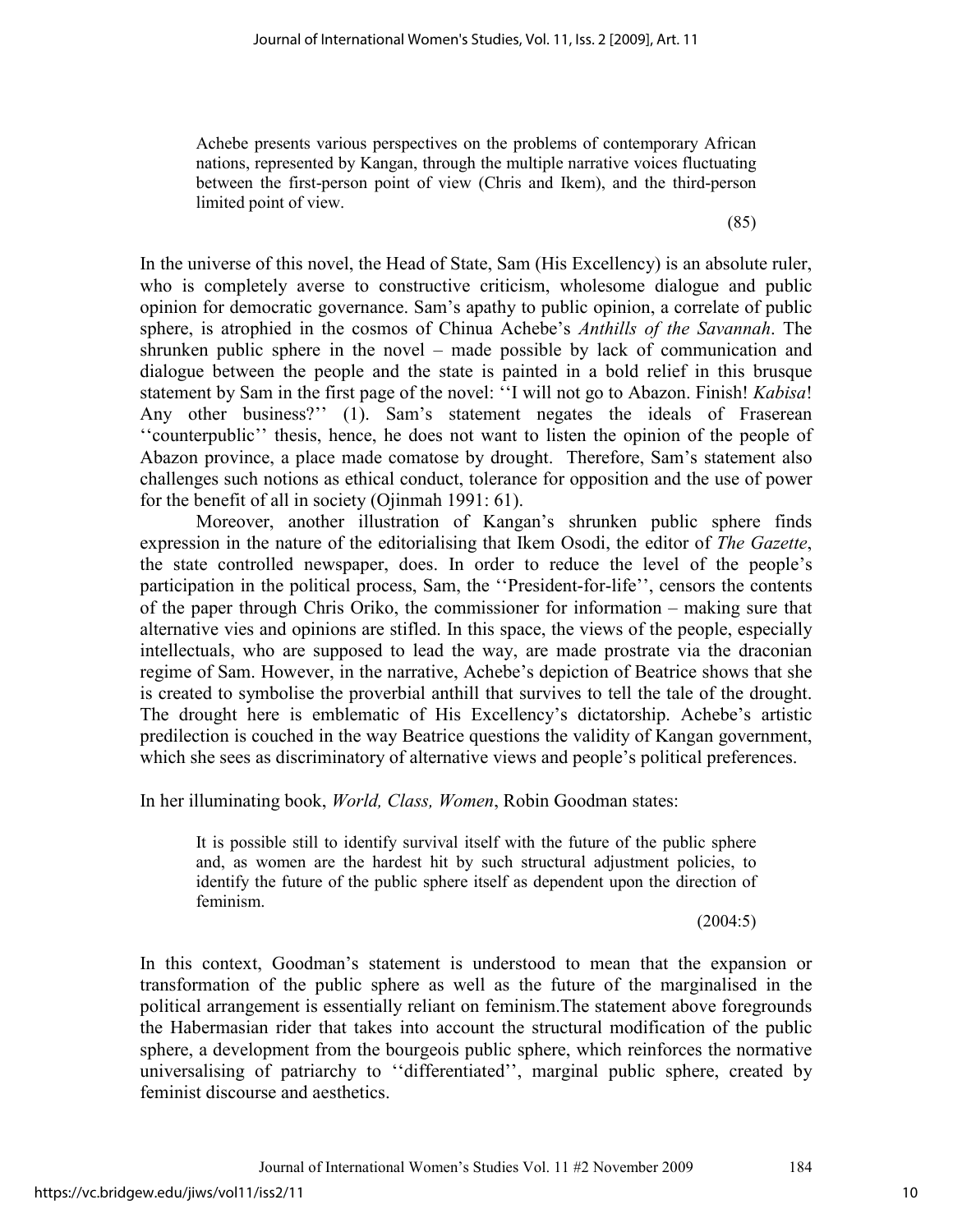Feminism is steeped in the termination of the dichotomy between the private and public spheres that it considers the foundation of contemporary political thought. Hence,

The separation of the public and private has perceived public life to be identical with "men" and private life with "women", making politics and men closely associated with one another and leaving non-political activities to women. (Caha 2005:10)

Consequently, since patriarchy consigns women to the private sphere  $-$  by making them raise children inside the phallic walls of the family as well as makes them do mere housework in the homes and families, there is a need for women to transcend the limiting, chauvinistic walls of the private sphere – by transforming the dynamics of the public sphere through their involvement particularly in political actions. It is in view of this that Chinua Achebe's vision of women translates into creating Beatrice Nwanyibuife – ''A woman is also something'' (87). Yes, women are something; and Beatrice, Achebe's prototype woman is ''endowed with beauty, brains and brawn'' (118) needed crucially for the transformation of the public sphere. Addressing the issue of whether the people could be considered represented or marginalised in making political decision as well as enhancing the ideals of the public sphere and democratisation, Achebe has given women's contribution to democratic process a voice by his creation of Beatrice. Beatrice's characterisation/persona in *Anthills of the Savannah* ultimately evokes the hallmark of Achebe's preoccupation with feminist principle, which is an integral part of resolving postcolonial Nigeria's contradictions.

The craft of *Anthills of the Savannah* finds substance in Achebe's women's political participation. In furtherance of this argument, Ojinmah perceptively echoes similar view: ''there is a synthesis and assertive projection of the new views contained in the earlier works'' (1990: 84-5). This perspective according to Ojinmah is in rhythm with ''Beatrice's feminist activism'' (1990: 85), which is central in resolving the postcolonial Nigerian politics, narrowed public sphere and power dissonance. Thus,

It should be noted that Achebe moves from the peripheral role women assume in the earlier novels to playing a central role in shaping and mediating the realms of power in *Anthills of the Savannah*…Beatrice is the fulcrum of social change right in the nucleus of socio-political schema … The portrayal of Beatrice represents a woman shouldering the responsibility of charting the course of female emancipation.

(Fonchingong 2006: 45)

In the novel, there is a palpable portraiture of women as being conscious of the need to hold power for societal recognition and just society. Women in this regard consider men's wielding of power as the basis for their historical denigration and oppression:

In the beginning Power rampaged through our world, naked. So the Almighty, looking ah his creation through the round undying eye of the Sun saw and pondered and finally decided to send his daughter, *Idemil*i, to bear witness to the moral Nature of authority by wrapping around power's rude waist a loincloth of peace and modesty.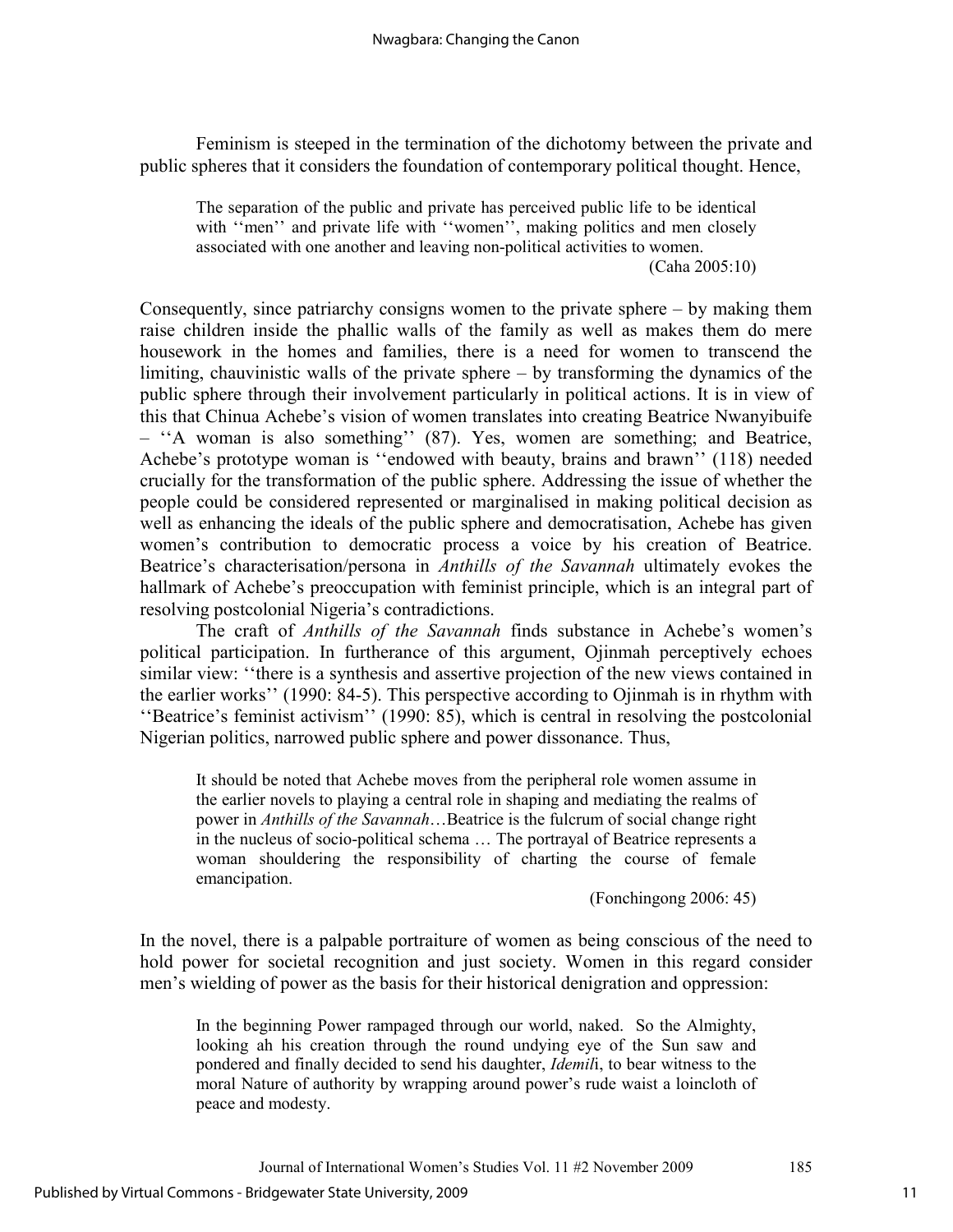$(102)$ 

In re-working power and subverting depersonalising loci of authority for expanded public sphere, it is vital to understand that Achebe's women have conceptualised power beyond mere tyranny and repression by men. Rather, they consider its performance in various societal interactions, socialisations and politicking. This conceptualisation of power is in congruence with Michel Foucault's thesis in his *Power/Knowledge*, in which he stresses that power

Must be analysed as something which circulates … something which only functions as a chain … Individuals are the vehicles of power, not its points of application.

(1980: 98)

Beatrice therefore sees expanding the discursive arena (the public sphere) as a means of acquiring power for the emancipation of women and the marginalised, who have been in men's thraldom; hence, power for her is not fixated; it is fluid, and can be used by any group to further their objectives, especially in the political process.

Among the various ways of contesting the realm of power is gaining knowledge on how to move the society forward through political participation. Through knowledge, women seek to find voices necessary and capable of transcending the contradictions in world; hence, knowledge is associated with power (Foucault 1977: 27). Beatrice's knowledge gained from first class education in England is essentially the source of her knowledge/power, to borrow Foucault's term. And as a changer of her world, she insists that insights gained from acquiring education (knowledge) should be made available to the people in order to rise above tyranny.

Also, Beatrice's depiction in the novel symbolises *Idemili*, the mythic goddess of ''Water of God'' (Diala 2005: 187), responsible for neutralising men's power drunkenness. In his tellingly titled book, *The Anatomy of Female Power*, Chinweizu, brings to life the manipulative, persuasive and smooth kind of power that women wield that is essential in transforming the public sphere. This is because while patriarchal prowess could be obtrusive and crude, the power of women is rather more political in nature: it dwells on the mind and thought process, which are agents of political process. Let us here Chinweizu:

Generally then, whereas male power tends to be crude, confrontational and direct, female power tends to be subtle, manipulative and indirect … From a male-centred point of view of what power is … it is easy to dismiss it as power of an inferior type, just because it is not hard, aggressive or boastful like the highly visible male form.

(1990:12)

The form of power above finds counterpart in the kind of power Beatrice is imbued with in *Anthills of the Savannah*, where Achebe depicts her as a politically manipulative character ''between men and power'' (Diala 2005: 187).

In changing the concept of womanhood in the ''Old Testament'' (97) as Achebe demonstrates with the characterisation of Beatrice, contesting power with men is

Journal of International Women's Studies Vol. 11 #2 November 2009 186

12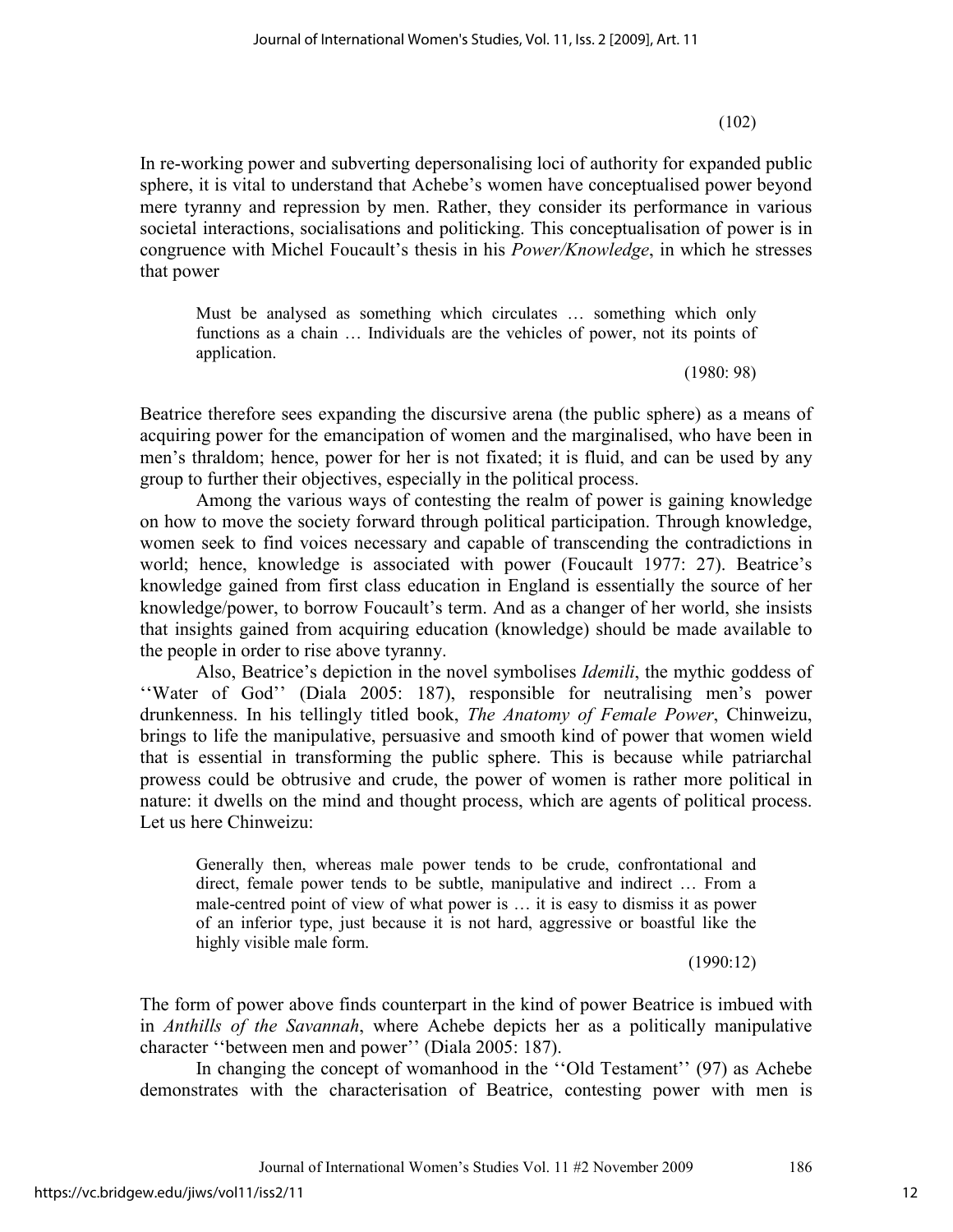technically a function of making impact in the public sphere; it shows women's metamorphosis from the private to the public sphere. Achebe also orchestrates how this space functions as a catalytic and illuminating platform that puts in perspective the psychological condition or the private tragedy of one of the protagonists (Beatrice), who is on a mission to dramatise the true worth of women (Touaf and Boutkhil 2008: XViii). Beatrice's mission to truly present women's history, which has been grossly warped by patriarchal ethos is informed by the fact that

The original oppression of women was based on crude denigration. She caused men to fall. So she became a scapegoat. No, not a scapegoat which might be blameless but a culprit richly deserving of whatever suffering Man chose thereafter to heap on her.

(97)

From her depiction in the novel, Beatrice could be seen as Achebe's prototype Amazon. Her ironclad will to change Kangan politics smacks of the portraiture of mythological Grecian Amazons, women of Aba Women's Riot of 1929 and Ousmane Sembene's women. The forte of her political and feminist turf is lodged in her quality education, exposure, proclivity and quest for political participation. No wonder she insists Ikem Osodi, the journalist and the editor of *The Gazette* realises that there are three kinds of women in her own thinking: "...peasants, market women and intellectual women" (92); she belongs to the last group: intellectual women. Beatrice is not in the same league as Achebe's other women, who are seen as ''good women'' (Udumukwu 2007a: 1), passive, apolitical and unthinking in his earlier works. Thus,

The good women, in Achebe's portrayal drinks the dregs after her husband. In *Arrow of God*, when the husband is beating his wife, the other women stand around saying it's enough, it's enough. In his view, that kind of subordinate women is good woman.

(Adeola 1990: 42)

Rather to be seen as ''good woman'', who are passive wearers of masculine straitjacket, Achebe uses Beatrice to illustrate his ideo-aesthetic perspective on new woman – a departure from his previous refraction of womanhood. Achebe's view on new women, translates into real woman, who are participants in the widening of the public sphere as well as a contributors in the political re-engineering of the postcolonial Nigerian state. In his *Signature of Women*, Onyemaechi Udumukwu brings to the fore the saliency of new (real women):

The real woman … is that woman who even in the face of tyranny will not remain silent. In the history of Nigerian nationalism, for instance, the real woman is epitomised by the activities of a group of women who are today known by the Aba Women's Riot of 1929.

(2007a: 1)

In reconstructing the public sphere for the development of democratic culture, the voice and choice of women are a sine qua non. In this connection, "we need more and more women to speak out in public'' (Ezeigbo1996: 16) in order to redefine humanity's

Journal of International Women's Studies Vol. 11 #2 November 2009 187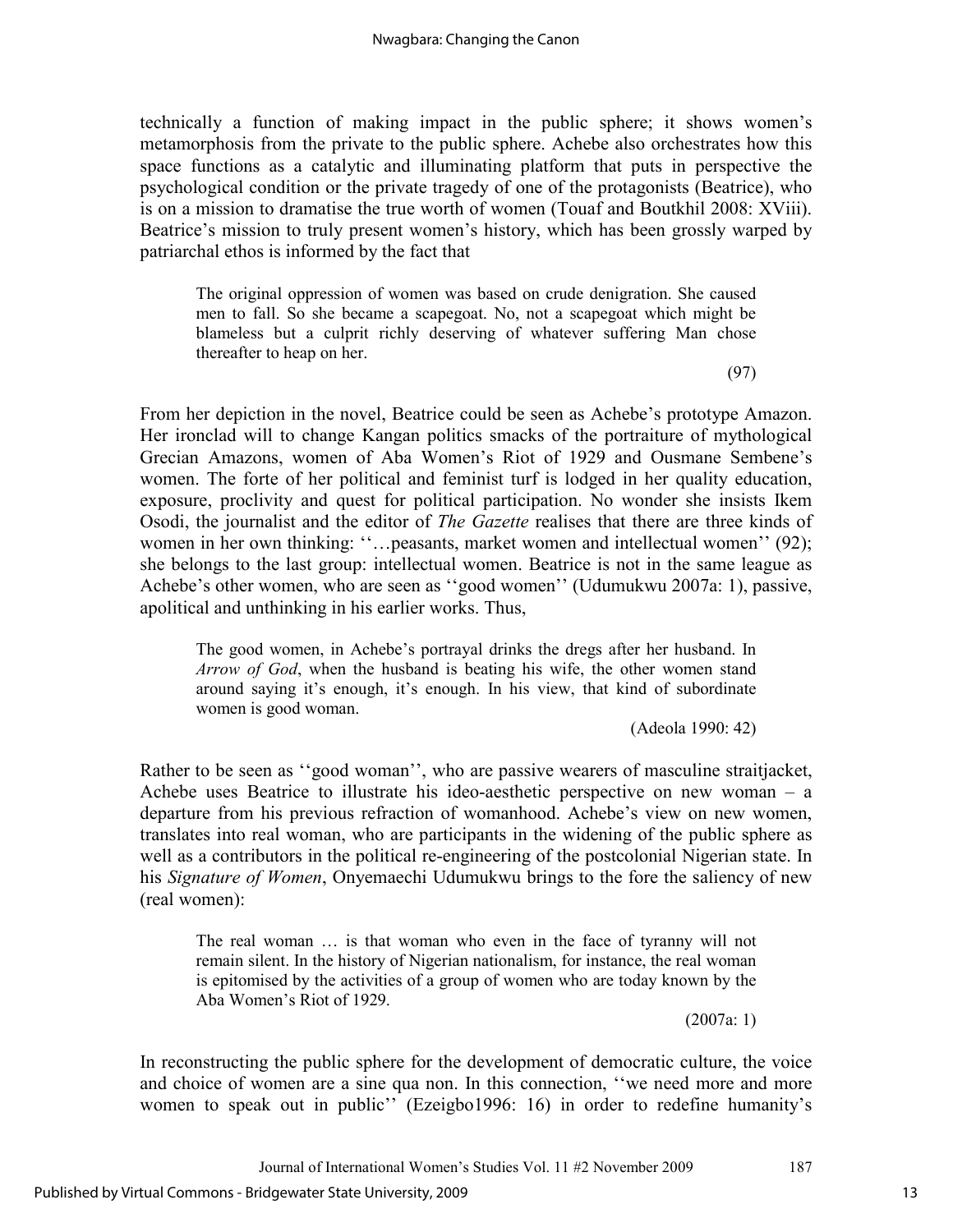imperilled political history. This is largely why Beatrice in *Anthills of the Savannah*, questions Ikem's idea about the political roles of women, even though Achebe presents Ikem as a promoter of liberal philosophy (91). Although Beatrice's feminist consciousness is informed by the desire to change women's embittered history, but there is also an acknowledgement of the expansion of the public sphere through this attempt: her portraiture interrogates largely ''the actual exclusion of women from the art of governance, as well as their inability to wield power'' (Acholonu 1996: 321) in the public sphere. In her characteristic manner to further the metamorphosis of women from private individuals, without any clearly defined public and political roles to publicly accepted people in politics, Beatrice reasons that ''to be public is to do something that the public will recognise and acclaim'' (Glover 2004: 10). This is what she has done by seeing her private issue with Ikem as a bridge to better the lots of womanhood in the public space.

In addition, Beatrice's view about the political participation of women inheres in expanding the public sphere through putting women at the centre of history. Her feminism is within the perimeter of the new women – ''The New Testament'' (98) women, who are on a voyage to put women as subjects of history, not objects. In her feminist philosophy,

Feminism as a method and discourse is animated by a desire to reconstruct history in order to reconstruct the woman as subject. This implies that the woman is presented or re-presented not as a mere object of history, put at the margin. (Udumumukwu 2007a: 7)

In substantiating the above position, women's participation in politics, which is a public affair, is a mark of their gradual but steady movement from the peripheral role they performed in the ''Old Testament'' (98) to mainstream (public) role. It is in doing this that ''The sweeping, majestic visions of people rising victorious like a tidal wave against their oppressors and transforming their world'' (99) comes pointedly.

#### **Conclusion**

It is important to state that the actions, voice and portraiture of Achebe's new women regarding transcending the contradictions of patriarchal arrangement go beyond the realm of fiction. Correspondingly, new Nigerian women (as epitomised by Beatrice) in *Anthills of the Savannah* have broken their silence through political participation and widening of the public sphere – thereby shrugging off their legendary albatross of marginalisation, repression, victimisation and exclusion from political affairs. As a consequence, Achebe's women's political actions, which resonate with breaking the public-private dichotomy as well as their empowerment through access to political participation, is a sine qua non for good governance, participatory democracy and widened public sphere. In this regard therefore, committed literature, the one that Achebe writes is a vehicle for impacting the public sphere for robust, inclusive politics in Nigeria and Africa by extension.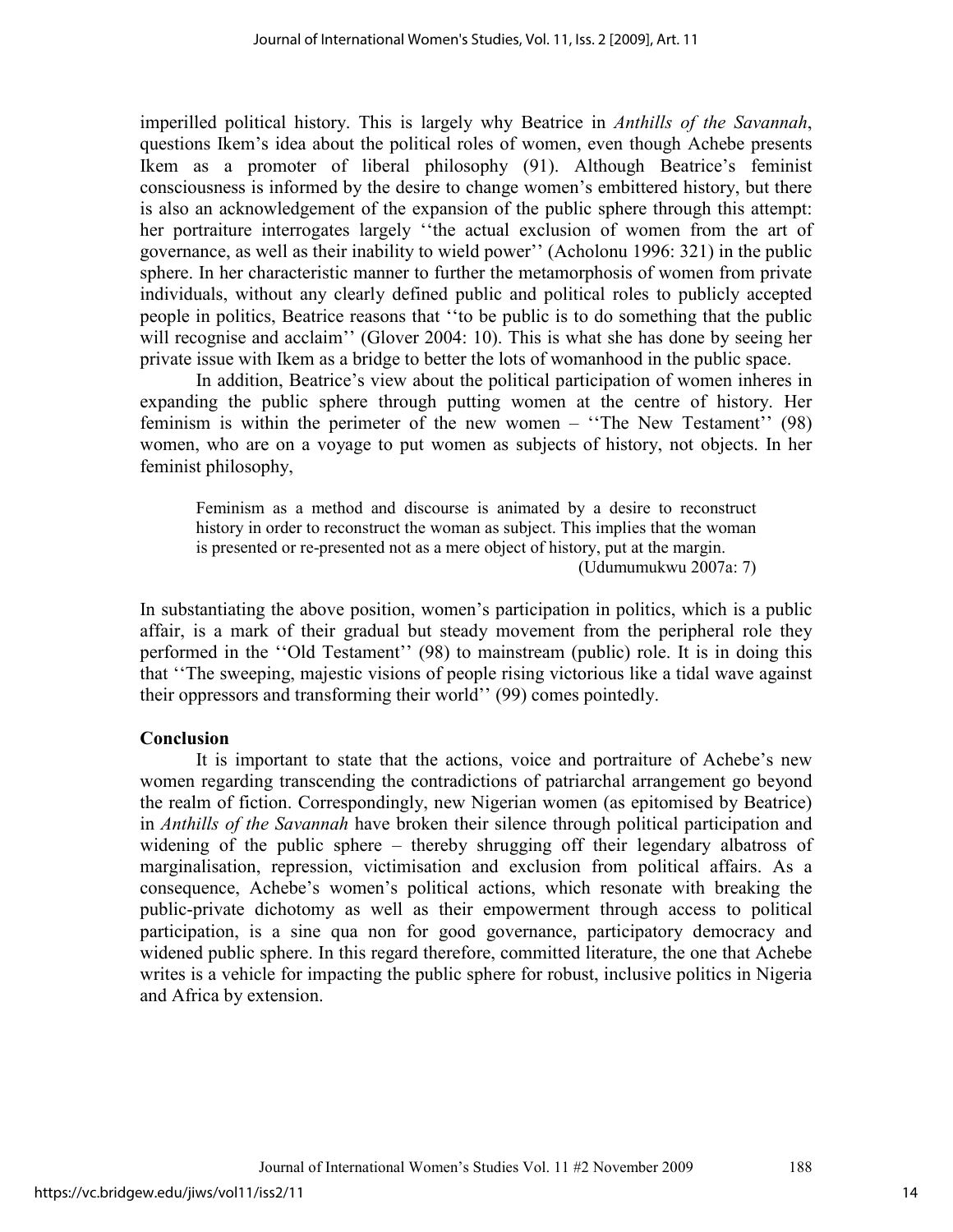#### **Works Cited**

- Achebe, Chinua, *Things Fall Apart*. Ibadan: London, 1958. ---. *Anthills of the Savannah*. Ibadan: Heinemann, 1997.
- 
- ---. *The Trouble with Nigeria*. London: Heinemann, 1984.
- Acholonu, Rose. ''Outsiders or Insiders?: Women in Anthills of the Savannah''. Eagle on Iroko. Ed. Ihekweazu, Edith. Ibadan: Heinemann, 1996.
- Adeola, James. *In Their Own Voices: African Women Writers Talk*. London: Heinemann, 1990.
- Ajayi, Kunle. ''Gender Self-Endangering: The Sexist Issue in Nigerian Politics''. *J. Soc Sci*, 14.2 (2007): 137-147.
- Asen, Robert. ''Toward a Normative Conception of Difference in Public Deliberation''. *Argumentation and Advocacy*, 25 (Winter 1999): 115-129.
- Benhabib, Seyla. *Models of Public Sphere, Habermas and the Public Sphere*. Cambridge: MIT Press, 1992.
- Caha, Omer. ''The Ideological Transformation of the Public Spher: The Case Of Turkey''. *Alternatives: Turkish Journal of International Development*, 1 & 2. 4 (2004): 1-30.
- Chinweizu. *The Anatomy of Female Power*. Enugu: Fourth Dimension Publishers, 1980.
- Chukwuma, Helen. ''Literary Strategies in Feministic Writing: Flora Nwapa's Cassava Song and Rice Song and Phanuel Egejuru's The Seed Yam Have Been Eaten''. *Nigerian Literature in English: Emerging Critical Perspectives*. Ed. Onyemaechi Udumukwu. Port Harcourt: M & J Grand Orbit Communications, (2007): 135-149.

Decker, J.M. *Ideology*. Houndmill: Palgrave, 2004.

- Evans, Jennifer. ''Women and Resistance in Ngugi's Devil on the Cross''. *African Literature Today*''. New York: African World Press, 1987.
- Ezeigbo, Akachi. *Gender Issues in Nigeria: A Feminine Perspective*. Lagos: Vista Books, 1996.
- Finchinchong, Charles C. ''Unbending Gender Narrative in African Literature''. *Journal of International Women's Studies*, 8.1 (2006): 135-147.
- Foucault, Michel. *Power/Knowledge: Selected Interview and Other Writings, 1972-1977*. ed. C. Gordon. Brighton: Harvester, 1980.
- ---. *Discipline and Punishment*. London: Tavistock, 1977.
- Fox-Genovese, Elizabeth. ''Placing Women's History in History''. *New Left Review*, 133 (1982): 5-29.
- Fraser, Nancy. ''Re-thinking the Public Sphere: A Contribution to the Critique of Actually Existing Democracy''. *Social Text*, 25. 26 (1990): 56-80.
- Glover, Brian. *The Public Sphere and Formal Nostalgia, 1709-1785*. Unpublished Ph.D Dissertation, University of Virginia, USA, 2004.
- Goodman, Robin. *World, Class, Women*: *Global Literature, Education and Feminism.*